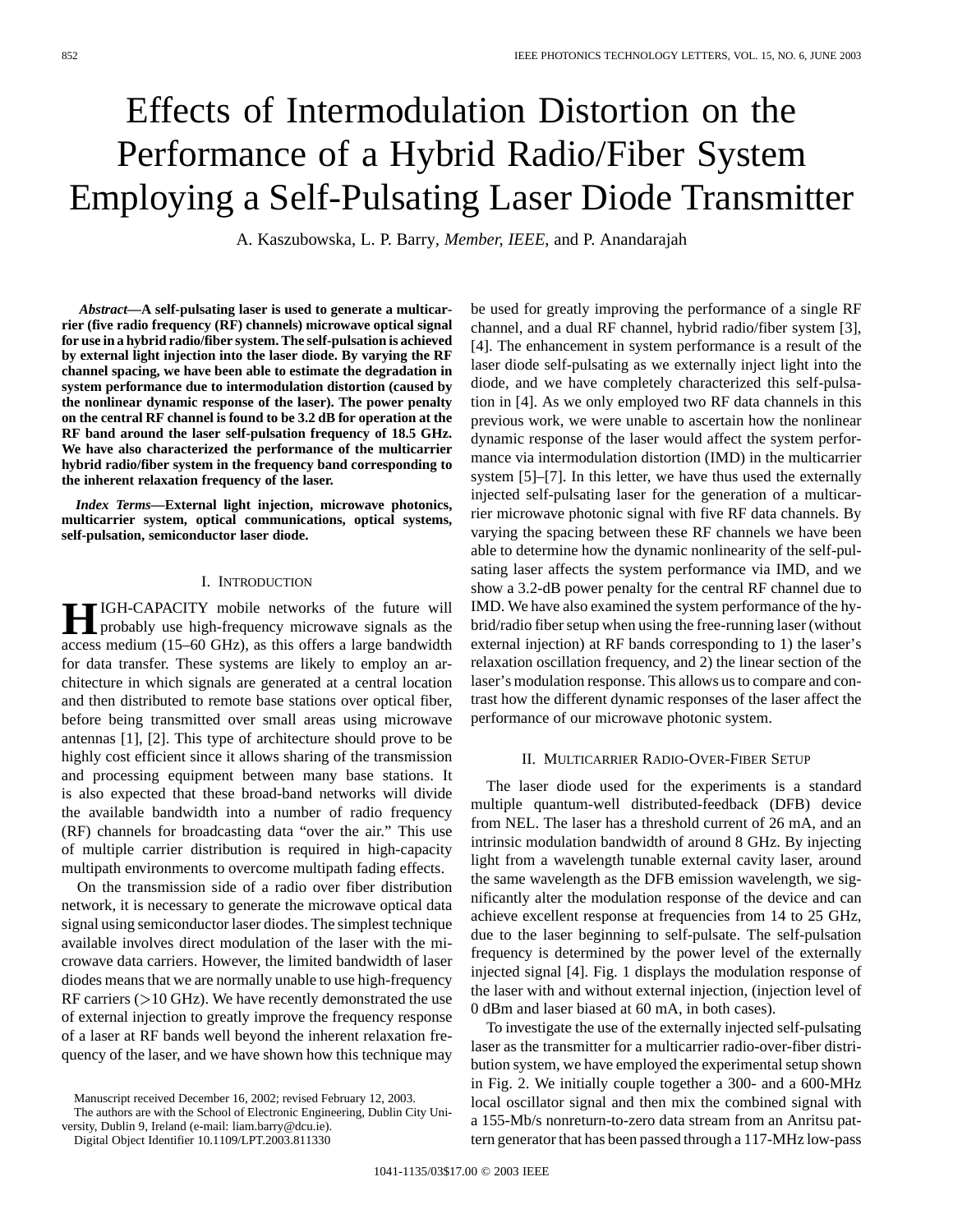

Fig. 1. Modulation response of free-running laser (dashed line), and laser with external injection level of 0 dBm (solid line) resulting in 18.5-GHz self-pulsation. Laser biased at 60 mA in both cases.





Fig. 2. Experimental setup for five-channel multicarrier hybrid radio/fiber system using self-pulsating laser diode.

filter (to minimize the bandwidth of the electrical data signal). The resulting signal is then coupled together with another part of the 155-Mb/s data signal from the pattern generator, and the overall signal is then mixed with a 18.5-GHz carrier. This leads to the generation of five binary phase-shift keyed RF data channels centered at 18.5 GHz with 300-MHz spacing between the channels. It should be noted that the two base-band data signals from the pattern generator are propagated through cables with a length difference of 3 m before being mixed with the appropriate local oscillators. This ensures minimum correlation between the central RF channel (test channel), and the higher and lower frequency channels (interfering channels), as 3 m corresponds to around 27 ns delay which is more than four bit slots for the 155-Mb/s data stream.

The five-channel RF data signal is then used to directly modulate the DFB laser diode described above. The laser is biased at 60 mA, and has an external injection level of 0 dBm from a



Time (2 ns/div)

Fig. 3. Received eye diagram of the recovered 155-Mb/s data signal at the central RF carrier frequency when (a) the RF carriers are equally spaced (maximum IMD), and (b) the RF carriers are unequally spaced. Received optic central RF carrier frequency when (a) the RF carriers are equally spaced (maximum IMD), and (b) the RF carriers are unequally spaced. Received

wavelength tunable source to facilitate the self-pulsation around the 18.5-GHz RF band. The resulting optical microwave data signal from the laser is then detected with a 50-GHz pin photodiode. In a complete radio/fiber system, the detector output would be transmitted through an RF antenna to the mobile stations, however, in our experiment we have concentrated on the optical part of the system, hence the down conversion of the RF carrier data signals takes place after the photodiode. To recover the central RF data channel, we have down-converted it by mixing the detected signal with the 18.5-GHz local oscillator. The down-converted signal (central channel of the five-channel RF data signal) is then passed through a low-pass filter to ensure that only the required base-band signal is examined using the 50-GHz oscilloscope and error analyzer.

Fig. 3(a) displays the received eye diagram of the down-converted 155-Mb/s data signal after propagation through the optical microwave link when the received optical power level is  $-8$  dBm. By varying the detected optical power level using an optical attenuator, and measuring the bit-error rate (BER) of the received signals, we can plot system performance against received optical power (Fig. 4). We then proceeded to vary the frequency spacing of the five-channel RF system. The aim of this is to determine how the IMD due to mixing between Channels 1 and 2, and Channels 4 and 5, affects the performance of the central channel. Fig. 3(b) displays the received eye diagram for a received optical power of  $-8$  dBm, and Fig. 4 shows the BER versus received optical power, when the frequencies of Channels 1 and 5 are offset by a further 125 MHz from the central RF channel. The result of this is to ensure the mixing products of Channels 1 and 2, and Channels 4 and 5, are no longer at the same frequency as the central data channel. We can clearly see that in this case the system performance is improved by 3.2 dB for a received BER of  $10^{-7}$ , and the improvement in the received eye diagram for the same detected optical power level is very noticeable. The degradation in system performance, when